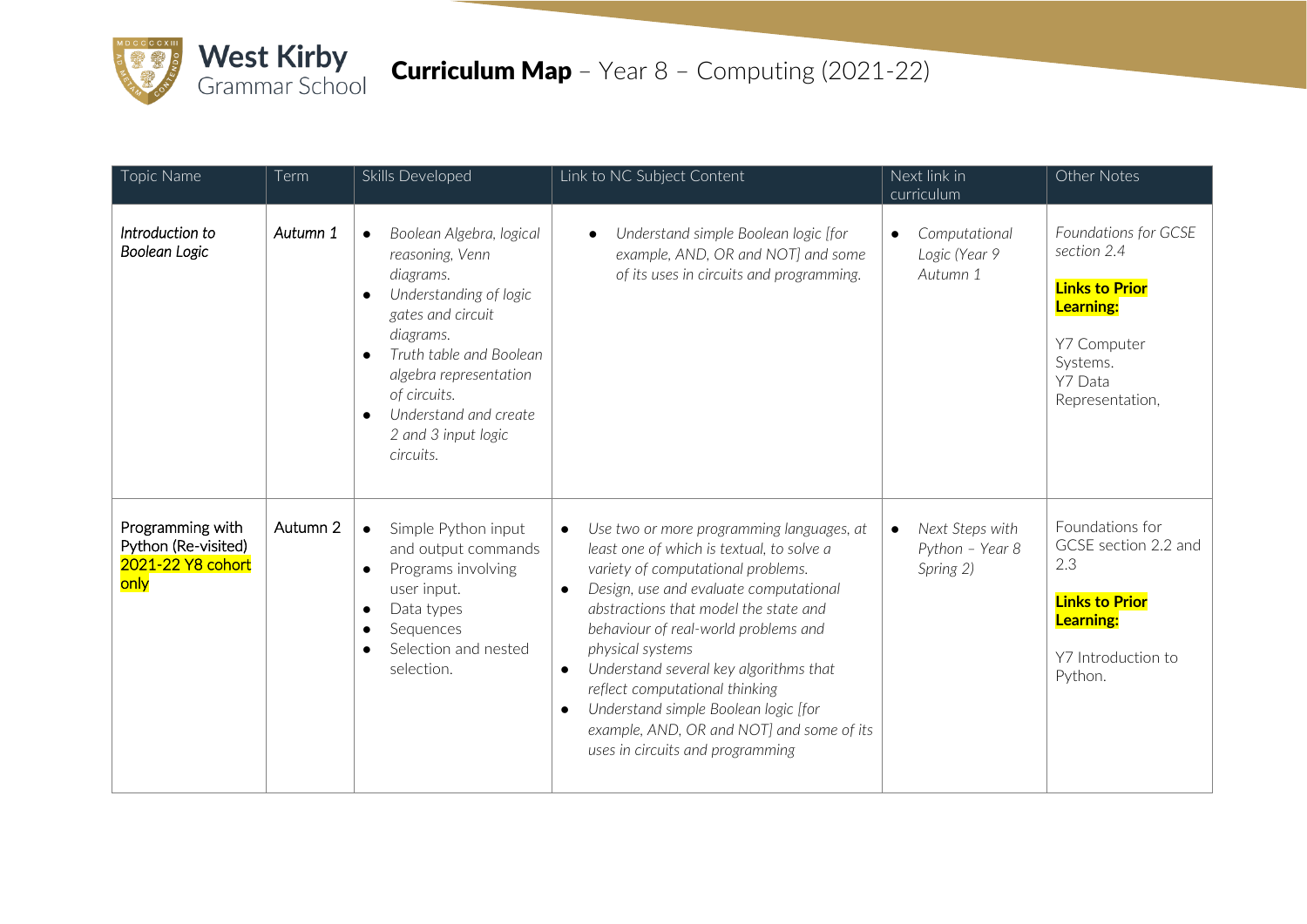

| Introduction to<br>Computer Networks | Spring 1 | Basics of computer<br>networks -<br>Advantages and<br>limitations.<br>Computer networks -<br>$\bullet$<br>Equipment used.<br>How the Internet<br>$\bullet$<br>works.<br>Security threats and<br>encryption.<br>Network topologies                                                    | Understand the hardware and software<br>components that make up computer<br>systems and how they communicate with<br>one another and with other systems.                                                                                     | <b>Networks</b><br>(Year $9 -$<br>Spring 1/2)                           | Foundations for<br>GCSE section 1.3 and<br>1.4<br><b>Links to Prior</b><br><b>Learning:</b><br>Y7 Computer<br>Systems.<br>Y7 Web Design<br>(some elements) |
|--------------------------------------|----------|--------------------------------------------------------------------------------------------------------------------------------------------------------------------------------------------------------------------------------------------------------------------------------------|----------------------------------------------------------------------------------------------------------------------------------------------------------------------------------------------------------------------------------------------|-------------------------------------------------------------------------|------------------------------------------------------------------------------------------------------------------------------------------------------------|
| Searching and sorting<br>algorithms  | Spring 2 | Understand how the<br>$\bullet$<br>bubble sort and<br>insertion sort work.<br>Be able to compare<br>$\bullet$<br>the two methods with<br>number sets.<br>Understand and<br>$\bullet$<br>compare the linear<br>and binary search<br>algorithms for<br>searching through<br>data sets. | Understand several key algorithms that<br>$\bullet$<br>reflect computational thinking [for<br>example ones for sorting and searching];<br>use logical reasoning to compare the<br>utility of alternative algorithms for the<br>same problem. | Algorithms and<br>$\bullet$<br>Problem Solving<br>(Year 10 Autumn<br>1) | Foundation for GCSE<br>section 2.1<br><b>Links to Prior</b><br><b>Learning:</b><br>Y7 Computational<br>Thinking                                            |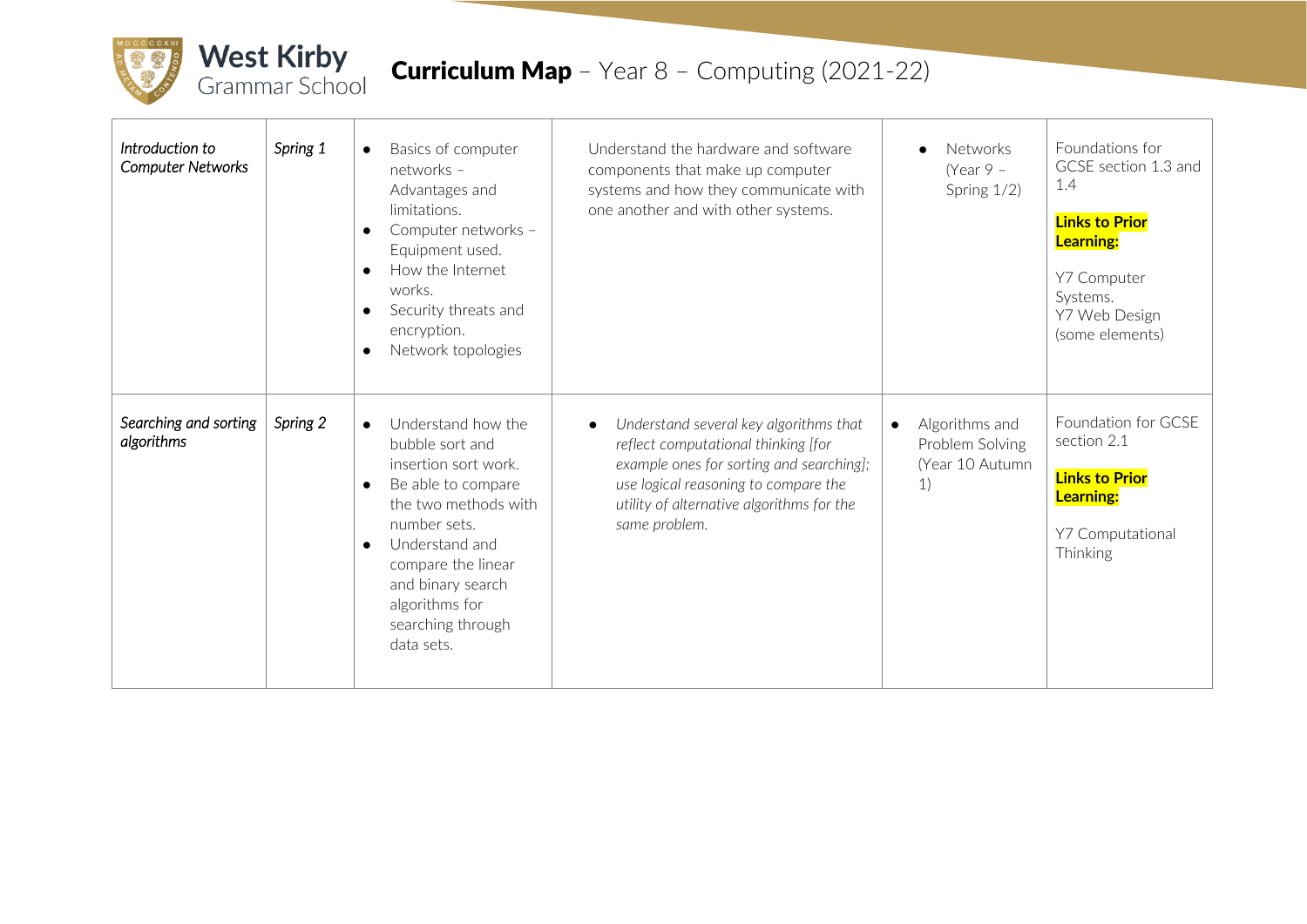

| Programming with<br>Python $-2$                     | Spring 2 | Iteration - For and<br>$\bullet$<br>While loops. Counter<br>controlled and<br>condition controlled.<br>Use of python list data<br>$\bullet$<br>structures.<br>Procedures and<br>Functions                                                                                            | Use two or more programming<br>$\bullet$<br>languages, at least one of which is<br>textual, to solve a variety of<br>computational problems; make<br>appropriate use of data structures [for<br>example, lists, tables or arrays]; design<br>and develop modular programs that use<br>procedures or functions                                                       | Programming<br>$\bullet$<br>Techniques (Spring<br>Year 9)                                     | Foundation for GCSE<br>section 2.2<br><b>Links to Prior</b><br><b>Learning:</b><br>Y7 Introduction to<br>Python<br>Y7 Computational<br>Thinking |
|-----------------------------------------------------|----------|--------------------------------------------------------------------------------------------------------------------------------------------------------------------------------------------------------------------------------------------------------------------------------------|---------------------------------------------------------------------------------------------------------------------------------------------------------------------------------------------------------------------------------------------------------------------------------------------------------------------------------------------------------------------|-----------------------------------------------------------------------------------------------|-------------------------------------------------------------------------------------------------------------------------------------------------|
| Data<br>Representation -<br>Text/Image and<br>Sound | Summer 1 | Binary representation of<br>$\bullet$<br>text using<br>ASCII/Extended<br>ASCII/Unicode table.<br>Bitmap image<br>$\bullet$<br>representation.<br>Digital representation of<br>$\bullet$<br>sound.<br>File size calculations.<br>$\bullet$<br>Compression<br>$\bullet$<br>algorithms. | Understand how instructions are stored<br>$\bullet$<br>and executed within a computer system.<br>Understand how data of various types<br>$\bullet$<br>(including text, sounds and pictures) can<br>be represented and manipulated<br>digitally, in the form of binary digits.                                                                                       | 1.2 Memory<br>and Storage<br>(Year 10 -<br>Spring 1)                                          | <b>Links to Prior</b><br><b>Learning:</b><br>$Y7 - Data$<br>Representation<br>(binary numbers)                                                  |
| AI and Machine<br>Learning                          | Summer 2 | Concept of artificial<br>$\bullet$<br>intelligence.<br>Machine learning and<br>$\bullet$<br>its real-world<br>applications including<br>image recognition.<br>Ethical issues<br>$\bullet$<br>surrounding the<br>growth of Al.                                                        | Understand a range of ways to use<br>$\bullet$<br>technology safely, respectfully,<br>responsibly and securely, including<br>protecting their online identity and<br>privacy; recognise inappropriate content,<br>contact and conduct, and know how to<br>report concerns.<br>understand the hardware and software<br>$\bullet$<br>components that make up computer | 1.6 Ethical,<br>Legal and<br>Cultural<br>Impacts of<br>Computing<br>(Year $11 -$<br>Spring 1) | <b>Links to Prior</b><br><b>Learning:</b><br>Y7 - Impacts of<br>Computing                                                                       |